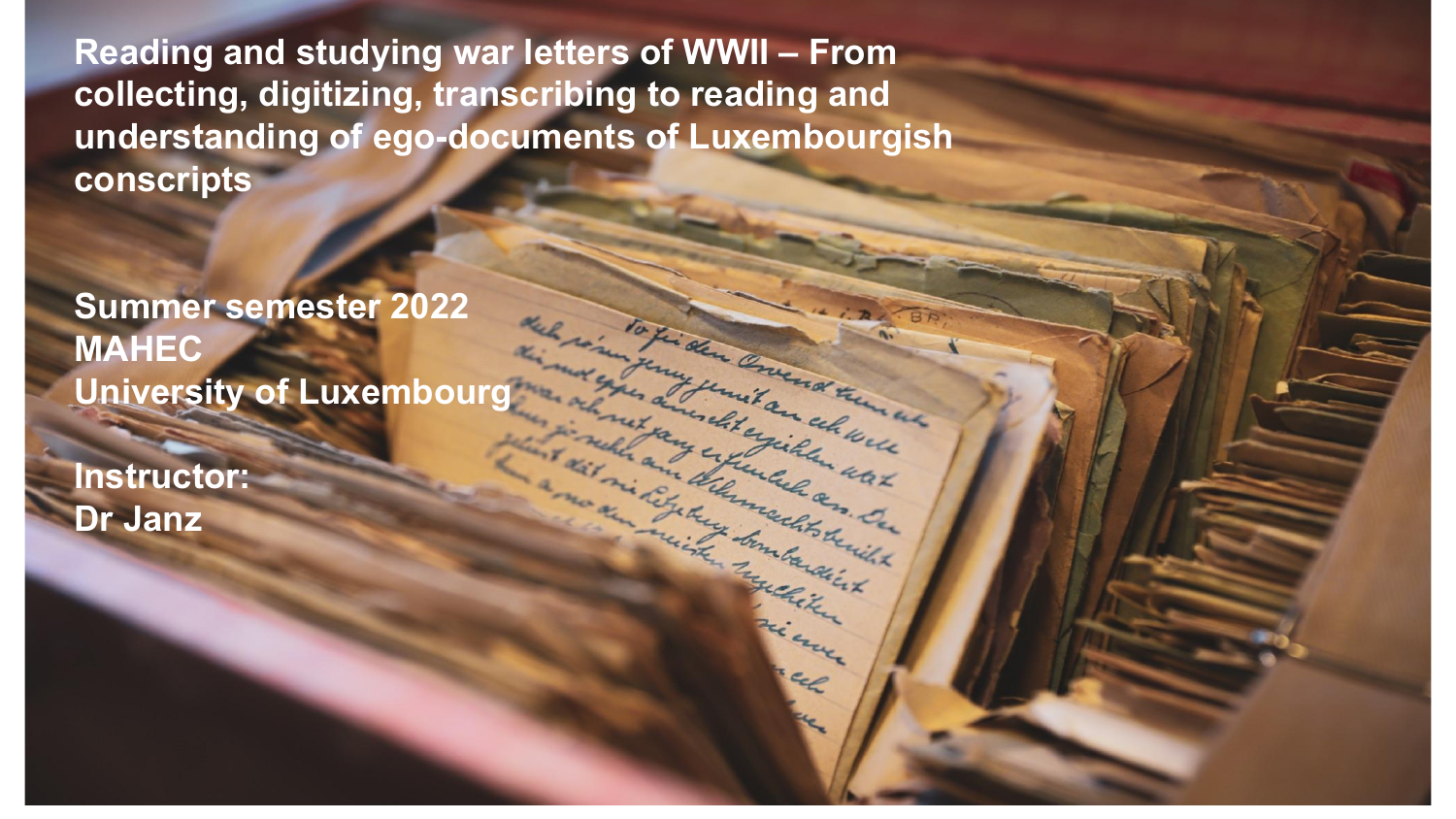# Analysis of ego-documents - here letters

Latzel: always consider the experience (Erfahrungsgeschichte)

- Question about the experiences and interpretation of meaning:
- Naming experiences (Sinndeutung), such as hunger, cold, joy over mail, homesickness, violence and death
- define experience periods (Erlebnisphasen)
	- training, front (here distinguish the places, like Eastern front before and after winter 1942/43 (Stalingrad)),
- "experience community" age, social class, military ranks, regional/national background
- approach in language/wording analysis how Germans are defined? How the "enemy"? Copying of propaganda language? We/they?
- How to interpret the actions?
	- relevance in the moment? For him/her?
	- "social collective knowledge"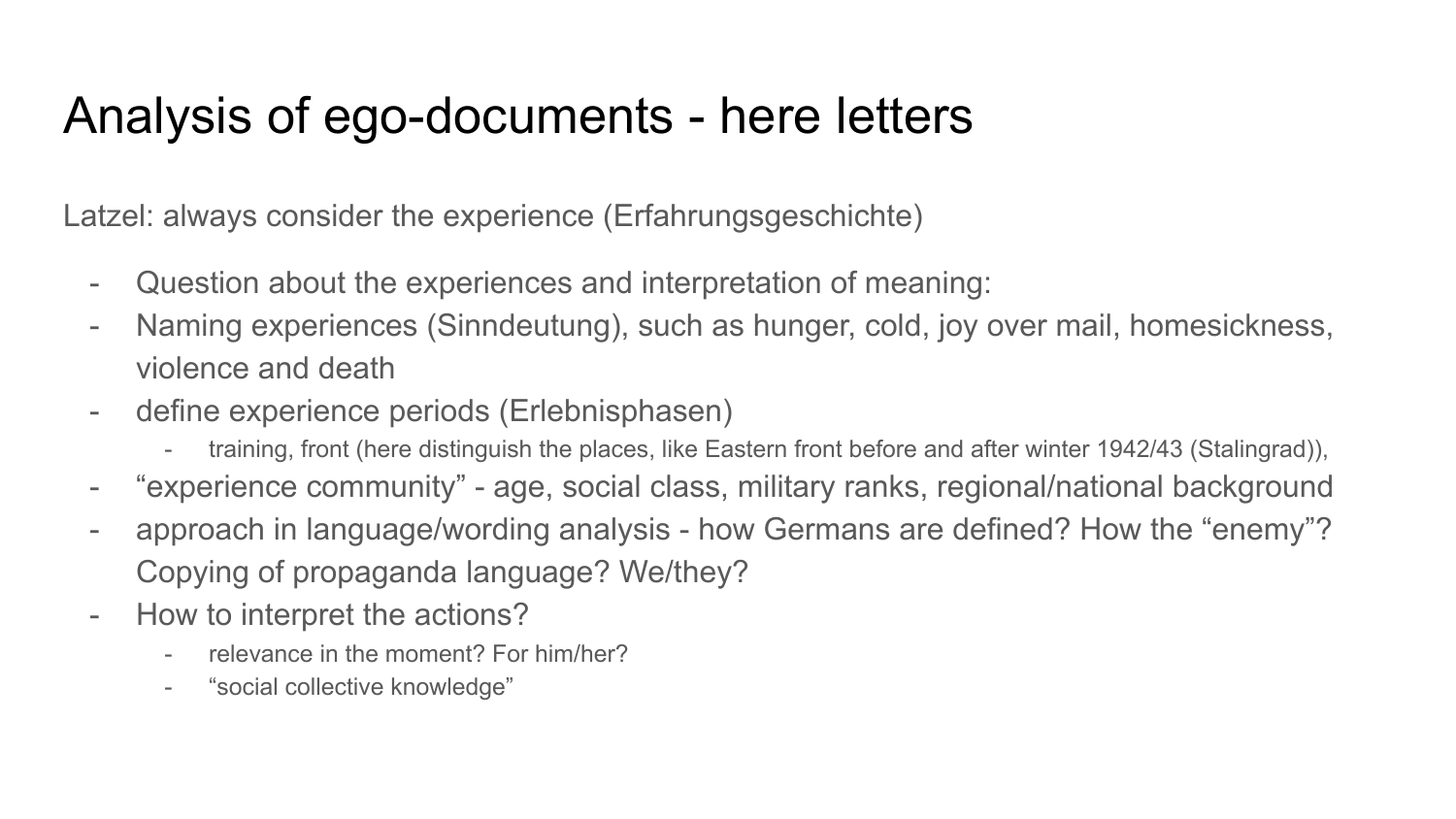# Research letters

Maintaining a connection to the homeland: About receiving and sending field post, affection, reassurance, longing to return home. In addition, there are 'everyday topics' such as daily duty ("marching", "keeping watch", etc.) and the weather. The corresponding hypothesis is confirmed : The field letters are meant to satisfy basic needs of communication. Certain basic topics have a significant part; they serve to assure mutual attachment and to maintain communication. The letters should give a sign of life.

Humburg, Martin. *Das Gesicht Des Krieges. Feldpostbriefe von Wehrmachtssoldaten Aus Der Sowjetunion 1941-1944*. Opladen; Wiesbaden, 1998.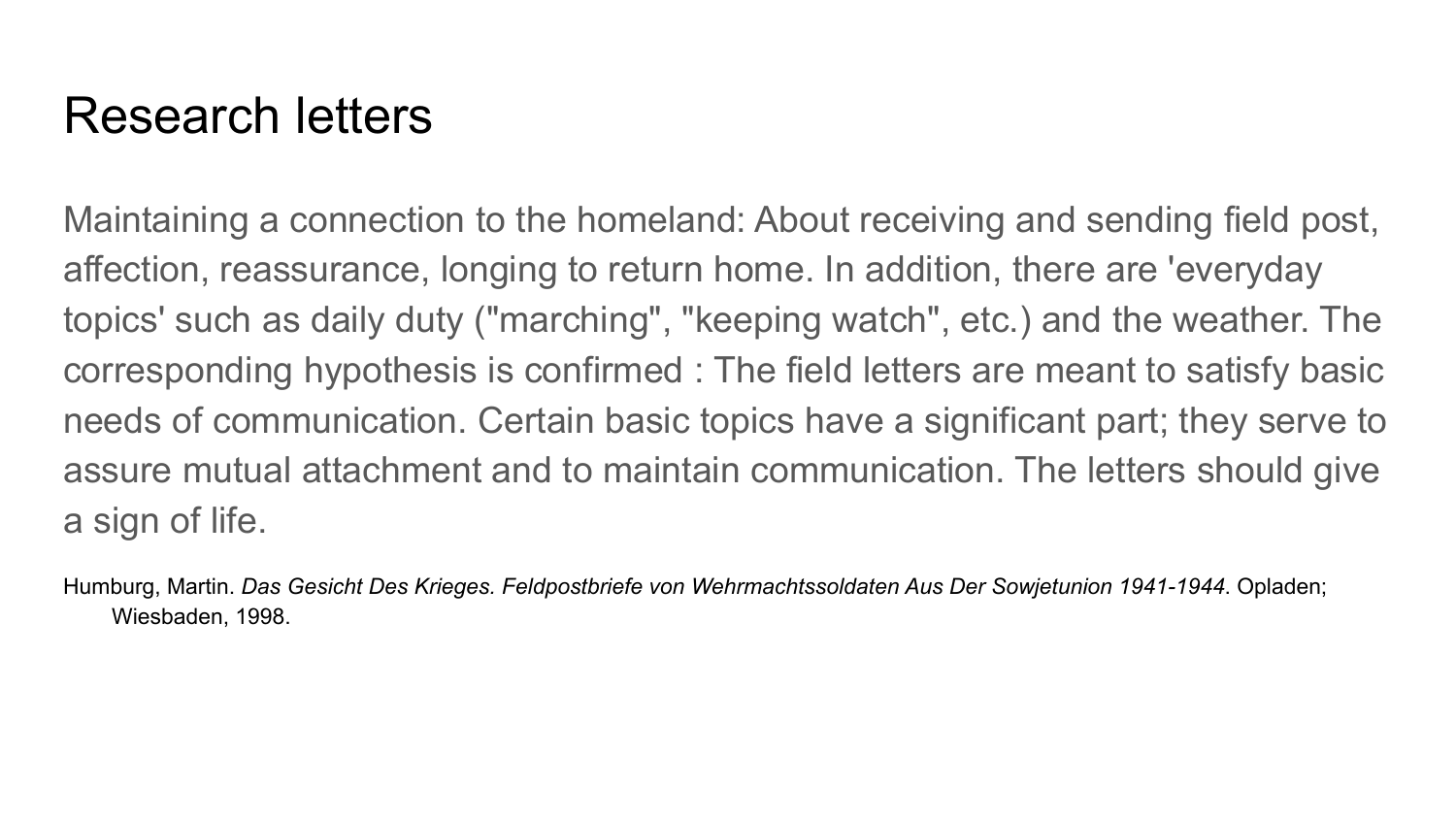# Limits of Research

- Censorship (external)
- but also the internal censorship not to worry the family at home
	- I am fine….
- Martin Humburg confirms this finding by pointing out that the trivial and infantile aspects of a soldier's life and everyday war life are widely described in the field letters, but not the "primary realities" of war, namely the armed struggle against the enemy, the mass deaths, the pain and cries of the wounded. Only when the borderline case occurred, when the hope of life sank, did the extremely stressful experiences with the reality of war also push to be communicated (Humburg, Martin. *Das Gesicht Des Krieges. Feldpostbriefe von Wehrmachtssoldaten Aus Der Sowjetunion 1941-1944*. Opladen; Wiesbaden, 1998)
- the core of the war, are usually not "put into words". Anyone who wants to recognise and describe the whole reality of the Second World War must therefore know that even the field post letters of ordinary soldiers, which form the most important source material for this book, cannot tell the whole truth (Humburg, Martin. *Das Gesicht Des Krieges. Feldpostbriefe von Wehrmachtssoldaten Aus Der Sowjetunion 1941-1944*. Opladen; Wiesbaden, 1998)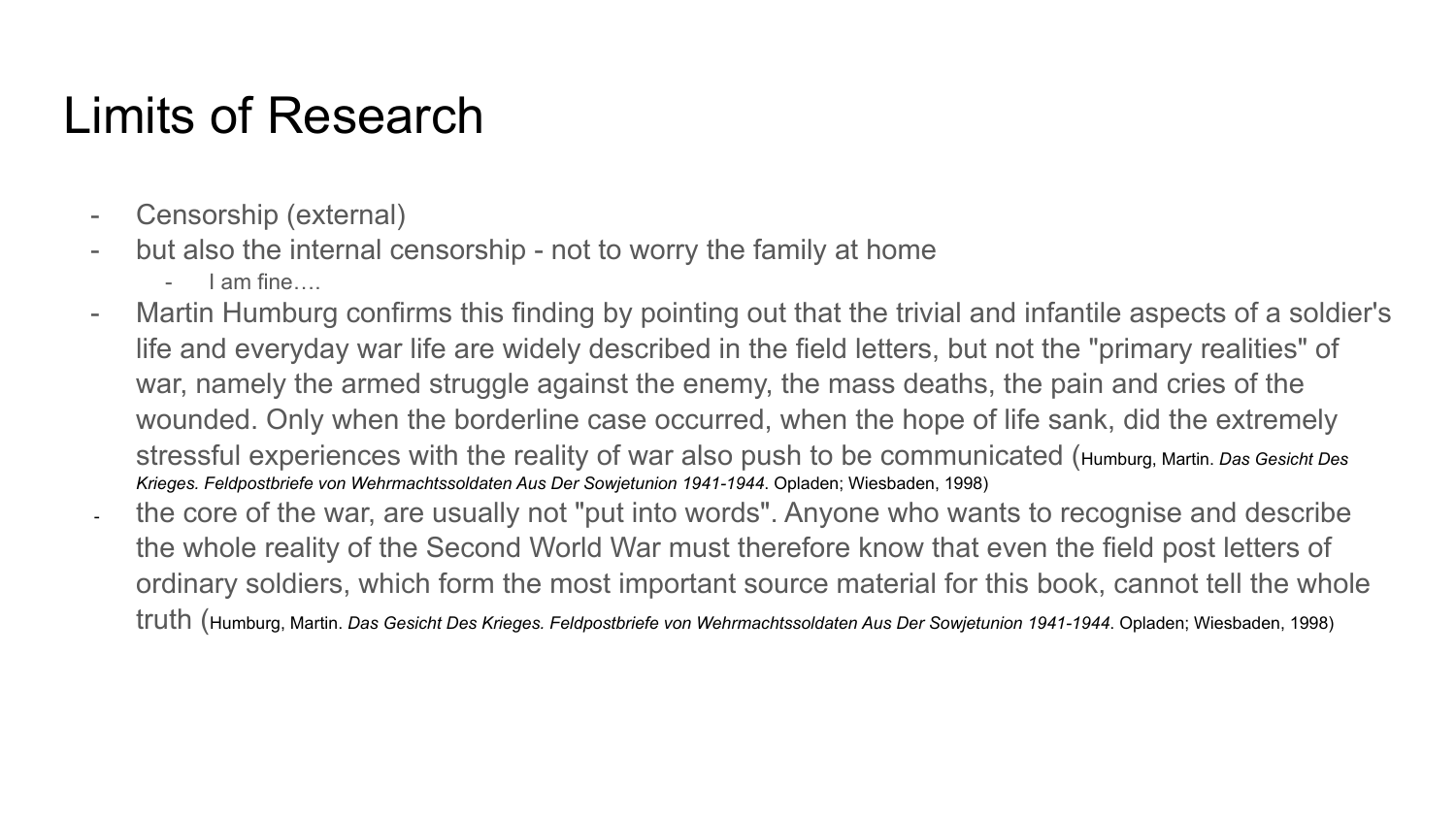# Research possibilities

-"In this way, the life documents from the war reveal both different perceptions and different realities as well as collective patterns of thought and behaviour"

-"The subjective perception and its representation in the letters cannot be emphasised enough. The self-testimonies do not answer questions about the actual reality of the war, but rather about events that were experienced by contemporary witnesses and manifested in private communication (and thus had a personal relevance within the sender-receiver constellation)."

Kilian, Katrin. "Die Anderen Zu Wort Kommen Lassen. Feldpostbriefe Als Historische Quelle Aus Den Jahren 1939 Bis 1945. Eine Projektskizze." *Militaergeschichtliche Zeitschrift* 60, no. 1 (2017): 153–66. https://doi.org/10.1524/mgzs.2001.60.1.153.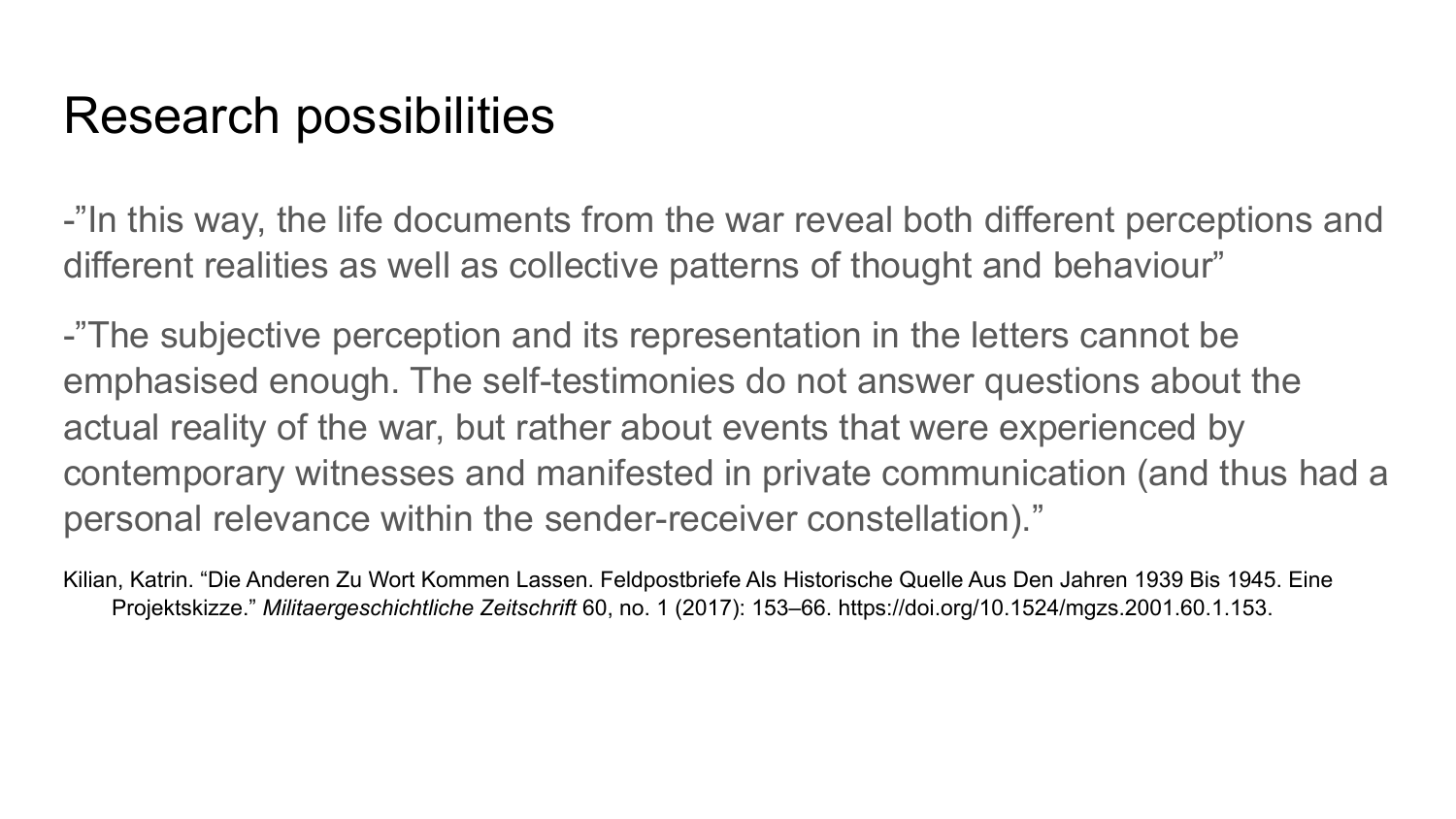# Example – Latzel based his analysis on categories to the individual experience of the soldiers

The war and soldier life

- military and being soldier
- military structure
- reason for the war

Death and violence

- to kill
- danger of being killed

War of extermination

- crimes

Ennemies

- portrays of ennemies

### Occupation/Power/Dominion

- Nazi Ideology
- relation to locals

### Individual emotion

- Sense, motivation
- getting you used to the war, getting dull
- belief Nazi ideology and religion, higher cause?
- masculinity brave, honor, loyalty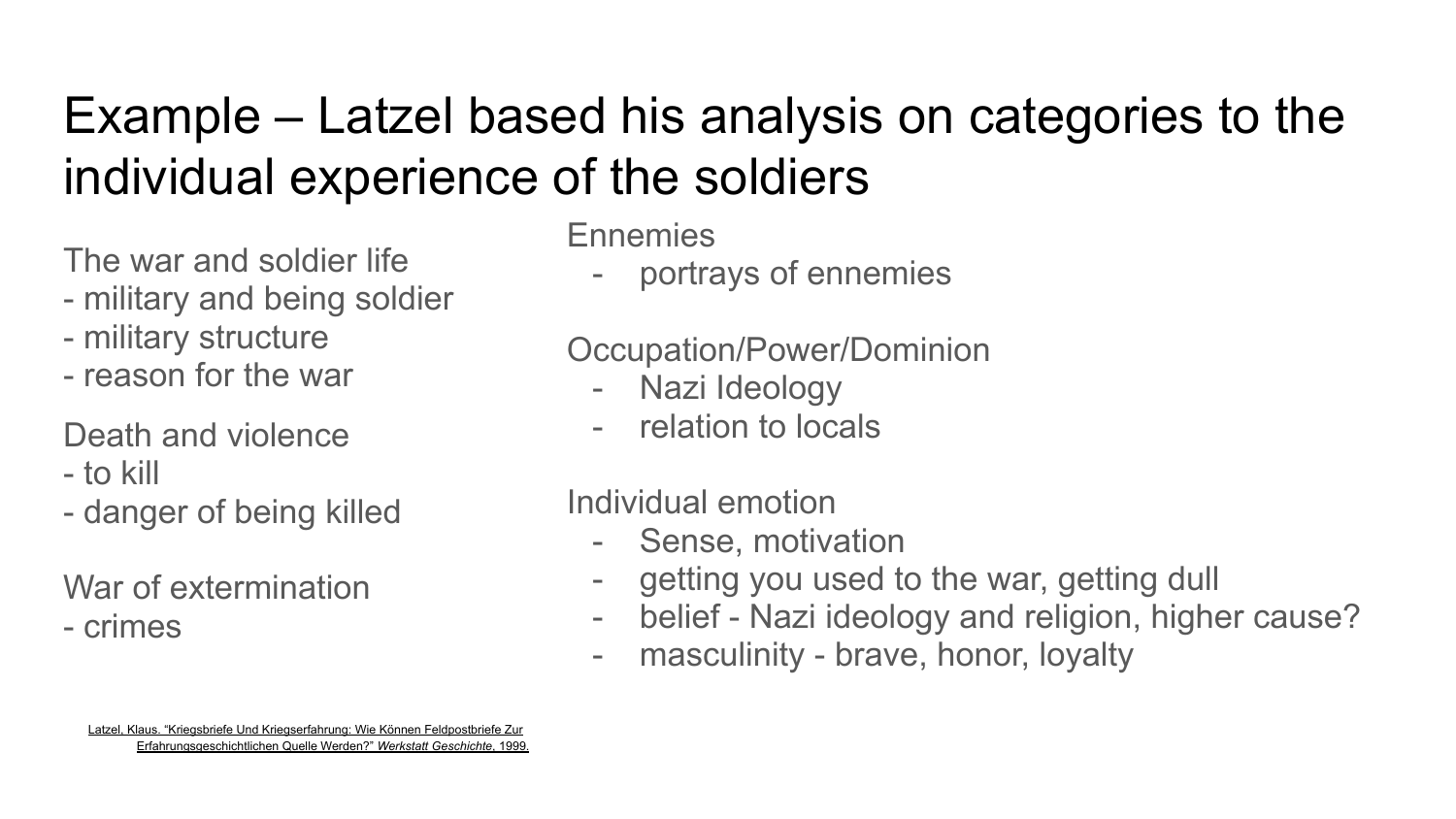# Research questions:

- What do we learn about the everyday life of war?" (We already know a lot about that, too.)
- "Why did the letter writer communicate exactly this to the recipient and what could he have deliberately concealed and why?
- What is the social function of the concrete correspondence?"
- "What do the content and language seem to say and what do they really say about identifications?
- What is the development of the need to make certain identifications, pseudo-identifications, reassurances and the like?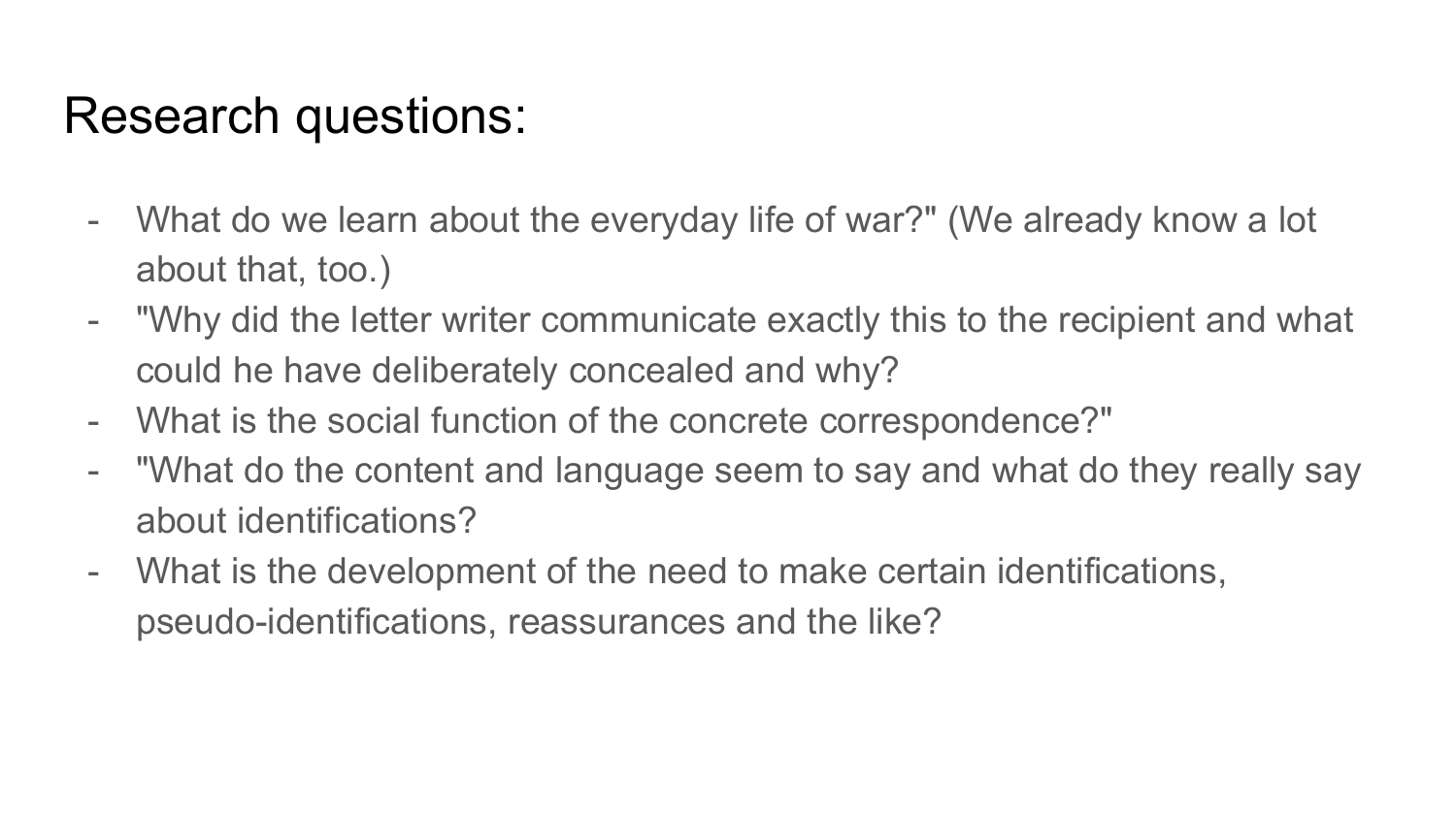# Experientiality (Erfahrungsgeschichte)

- actor has socially generated knowledge was individually acquired - collective knowledge (background)

- Parallel to situational opportunism (Fickers/Brüll) - decision for a certain action depends on the situation and on the individual factor, but also on the collectively acquired knowledge (home, society, family).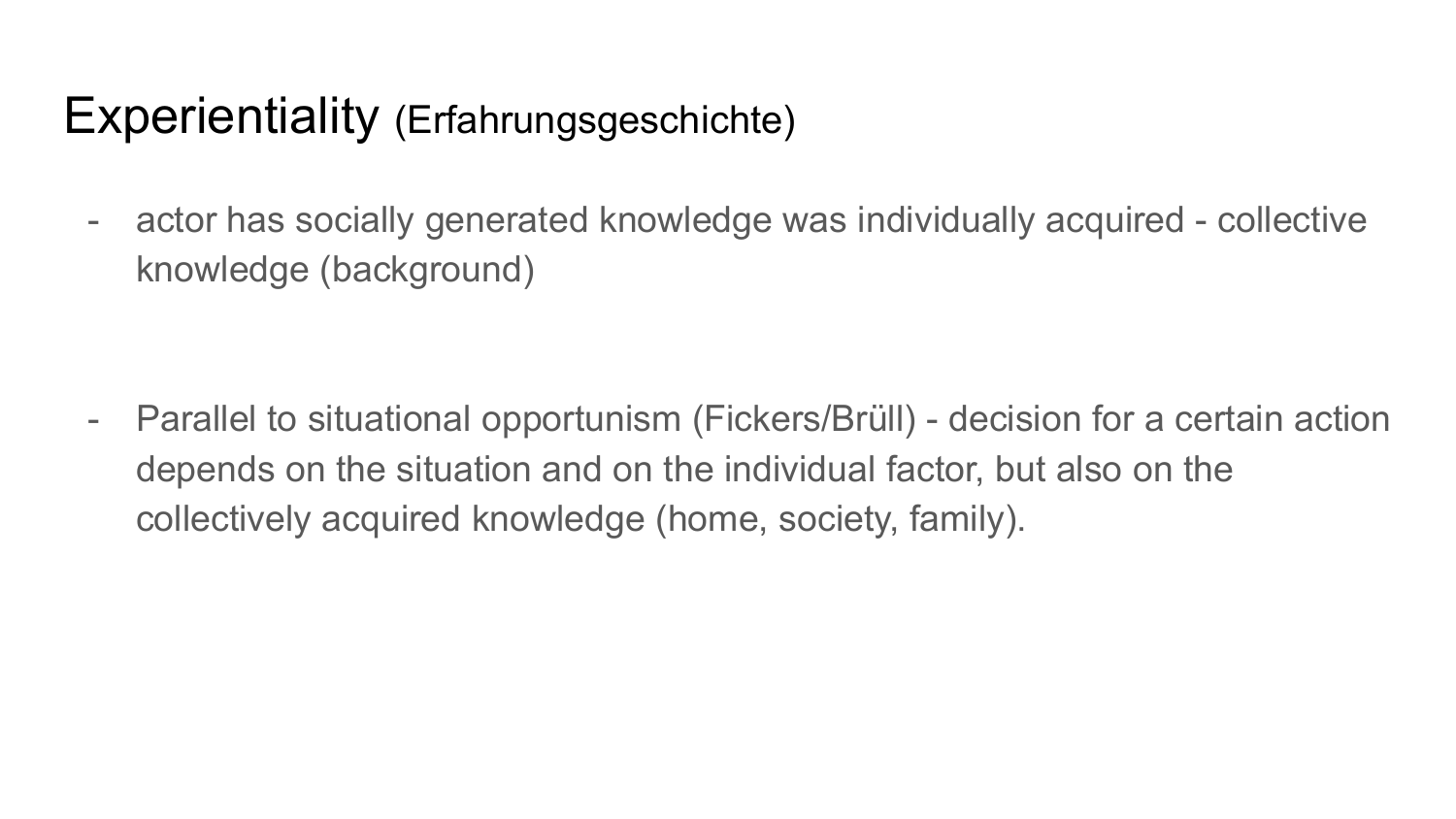#### GENERAL - METHODOLOGY

Level 0 : What happened

Level 1 : summary - paraphrase

Level 2 : intention

Level 3 : non intentional

Level 4: relation - pattern of communication

Level 5: Generalize - Structure

Level 6: keywords - our research questions